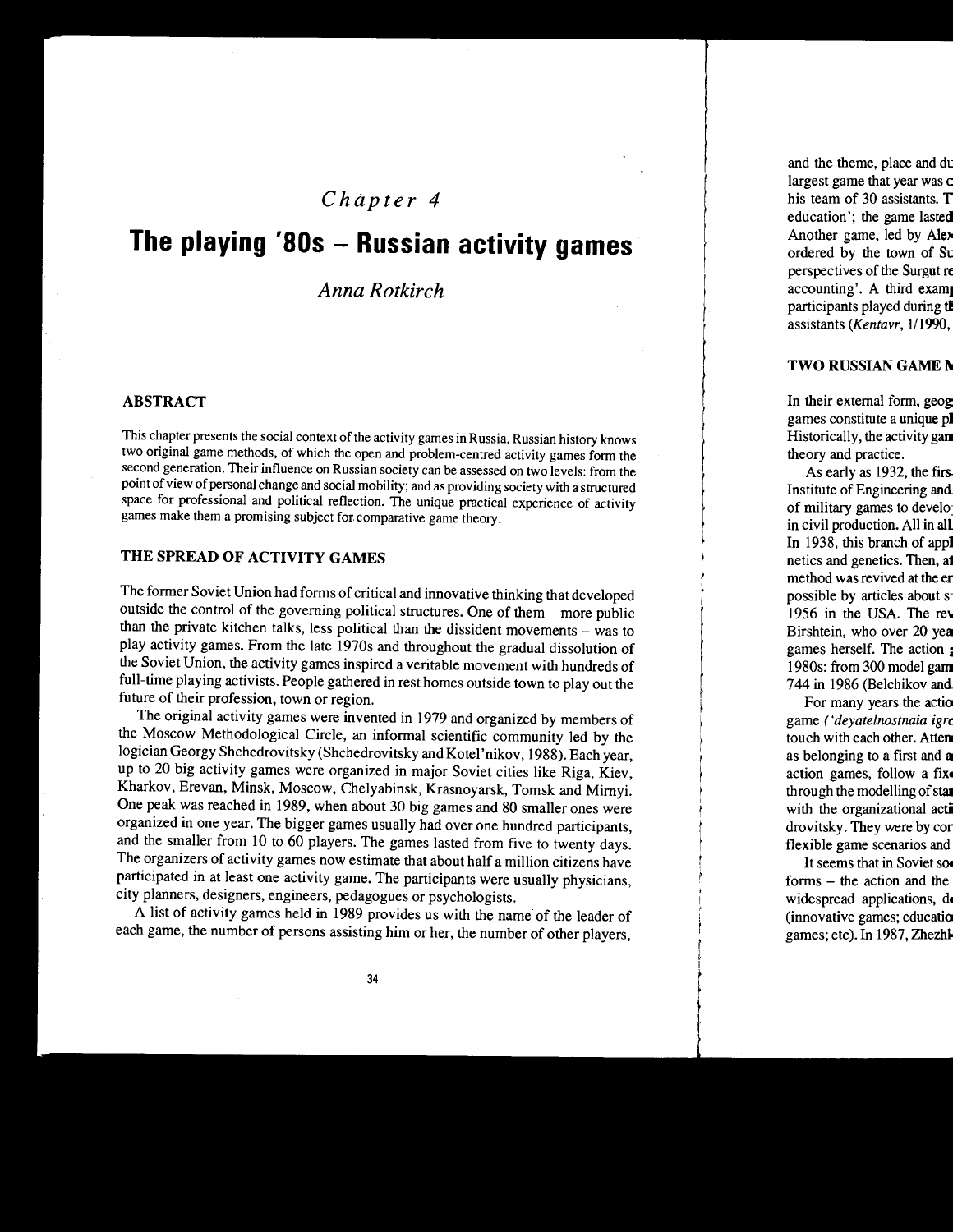and the theme, place and duration of the game. To give a few examples, by far the largest game that year was organized in Kaliningrad by Georgy Shchedrovitsky and his team of 30 assistants. The theme was 'Experiments and experimental fields in education'; the game lasted nine days and had between 600 and 850 participants. Another game, led by Alexandr Zinchenko together with 21 assistants, had been ordered by the town of Surgut and dealt with the problems of 'Developmental perspectives of the Surgut region in conditions or self government and regional cost accounting'. A third example was 'Planning new school subjects,' in which 65 participants played during three days under the guidance of Jury Gromyko and nine assistants *(Kentavr, 1/1990, 59-70)*.

## **TWO RUSSIAN GAME METHODS**

In their external form, geographical spread and theoretical background the activity games constitute a unique phenomenon that is still practically unknown in the West. Historically, the activity games can be seen as the second generation of Russian game theory and practice.

As early as 1932, the first so called action game *('delovaia igra')* was held at the Institute of Engineering and Economics in Leningrad. Maria Birshtein used the idea of military games to develop a new form of games that could increase productivity in civil production. All in all, around 40 action games were organized before the war. In 1938, this branch of applied science was officially forbidden, along with cybernetics and genetics. Then, after being silenced for decades, the Russian action game method was revived at the end of the 1960s. Ironically enough, this revival was made possible by articles about similar Western action games that had been invented in 1956 in the USA. The reviews were even written by the same woman, Maria Birshtein, who over 20 years earlier had been developing the world's first action games herself. The action games grew in popularity during the beginning of the 1980s: from 300 model games in the year of 1980, to almost 600 four years later and 744 in 1986 (Belchikov and Birshtein, 1989, 73-96).

For many years the action games *('delovaia igra')* spread alongside the activity game *('deyatelnostnaia igra' ).* The two forms were not more than superficially in touch with each other. Attempts to compare them have described the different games as belonging to a first and a second 'game generation'. Games of the first type, the action games, follow a fixed scenario and aim at optimal and rational solutions through the modelling of standardized situations. The next generation of games began with the organizational activity games introduced by the circle of Georgy Shchedrovitsky. They were by contrast named 'open' games, as they deal with developing flexible game scenarios and are not based on ready solutions (Zhezhko, 1987).

It seems that in Soviet society before and during perestroika these two main game forms - the action and the activity games - had an inexhaustible amount of less widespread applications, developments and distortions under different headings (innovative games; educational activity games, projecting games; teaching imitative games; etc). In 1987, Zhezhko mentions nine game organizing groups (probably with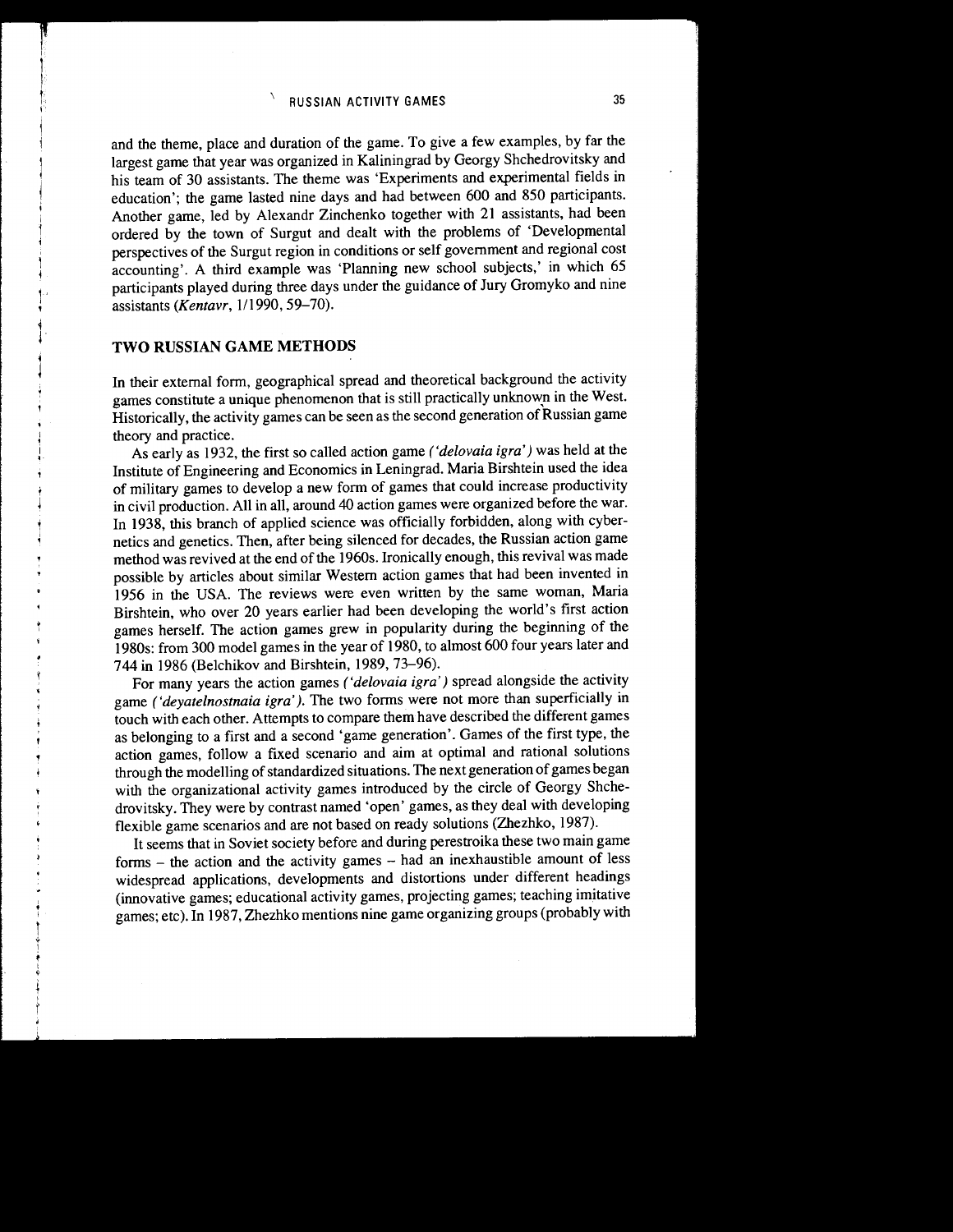15-25 members each) specializing only in open games for social planning. Jury Gromyko counts as many as 20 groups organizing organizational activity games in 1991. Alexander Prigozhin adds three independent schools- in Tallinn, Novosibirsk and Tiumen - that are supposed to have developed independently of the activity games (Zhezhko, 1987; Gromyko, 1991; Prigozhin, 1987; see also the journal *Kentavr).* 

Which parts of the Russian game teams that are seen as original, false or secondary vary according to source. Due to personal and/or political reasons, the 'borrowing' of other's work did not always take very polite forms. The sociologist and consultant Vladimir Dudchenko does not once refer to Georgy Shchedrovitsky for instance, although his method of innovative games clearly is a more common sense and quicker results' – adaptation of the activity games (cf. Dudchenko, 1991).

Despite the differences between action games and activity games, public opinion in Russia 'has placed them on a par, or "glued" them to each other' (Zhezhko 1987, 5). Prigozhin (1987, 76-79) even claims that both game generations should be theoretically approached as one large movement around what he calls 'practical action' games.

# THE SOCIAL CONTEXT OF THE ACTIVITY GAMES

While discussing the social significance of the most active period of activity games, one should perhaps first of all stress the personal implications for the people involved in organizing games. In the hierarchical Soviet society, with its strict and formalized rules of official behaviour, the games were one of the rare semi-official grounds for playing with personal meanings and identities.

#### Personal change

During the 1980s, playing activity games grew into an independent way of living and knowing. During a whole decade they attracted hundreds of students and young professionals. These people moved from town to town and from one school of game theory to the next. After a shorter or longer playing period, most ended up either in new professional contexts or in still more asocial or non-traditional settings.

As an example of the first trajectory we can take a presently internationally well-known expert on contemporary Soviet avant-garde art, Olga N, who was trained as a psychologist in Moscow and worked as a game technician in the activity games organized by Georgy Shchedrovitsky from around 1987. During one of the games held with the Union of Cinematographists, Olga developed contacts that enabled her to make two documentary films on hitherto forbidden Soviet art and architecture, and eventually to establish herself as an art critic.

Another kind of social mobility is exemplified through Sergei Naumov, the young physician from Chelyabinsk who became one of the leading theoreticians of the Moscow Methodological Circle in the beginning of its playing period. Eventually Naumov quit rational science altogether and shifted to spiritual and parapsychologi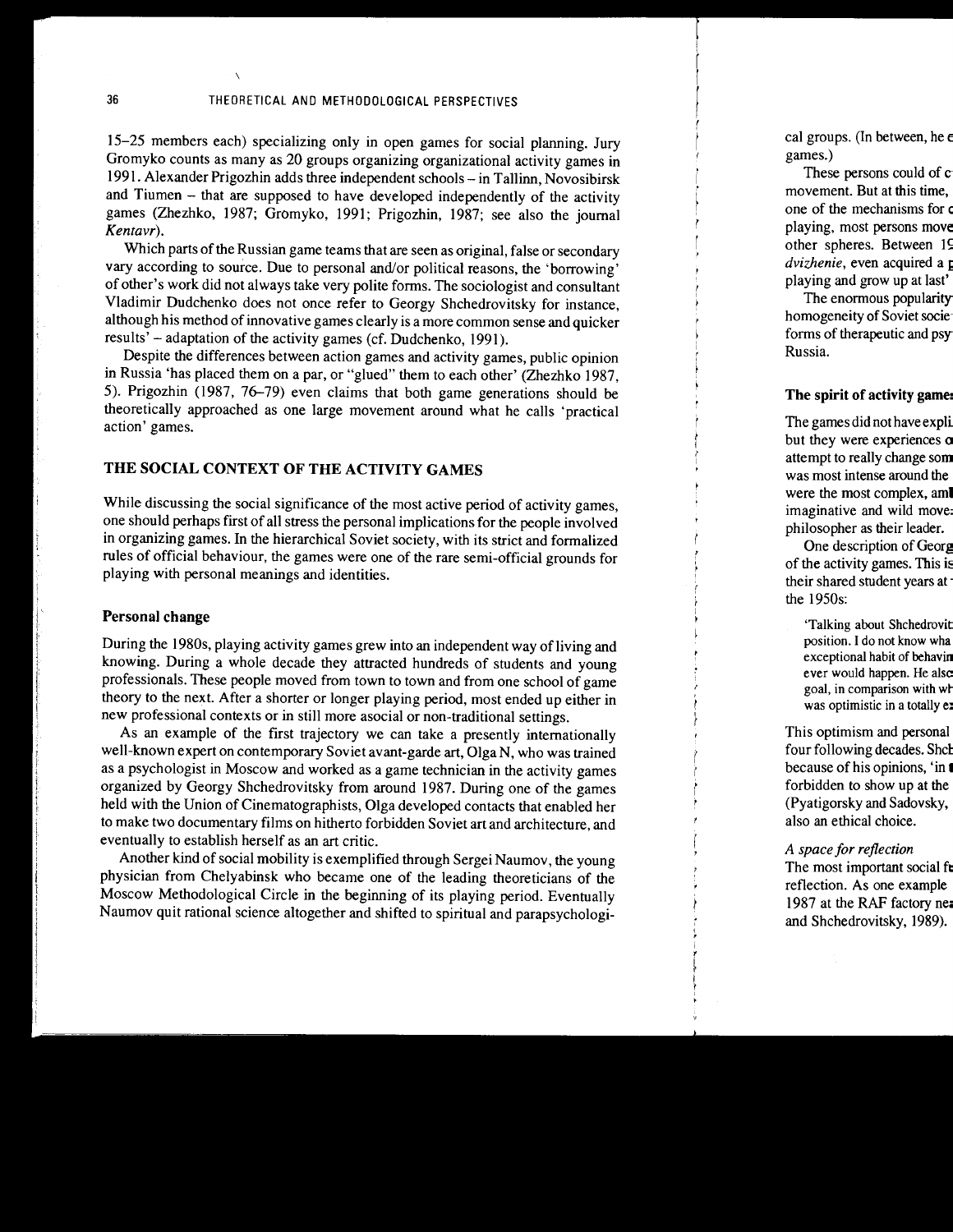cal groups. (In between, he experimented with spiritual and bodily forms of activity games.)

These persons could of course have had similar fates without meeting the game movement. But at this time, at the beginning of the perestroika, the games served as one of the mechanisms for change and social mobility. After a few years of active playing, most persons moved on to use the acquired cognitive and social skills in other spheres. Between 1987 and 1991, the words game movement, *igrovoe dviz}zenie,* even acquired a pejorative meaning, denoting those who 'couldn't stop playing and grow up at last' by socializing back into more normal working life.

The enormous popularity of different game forms is thus partly explained by the homogeneity of Soviet society. The games may to some extent have substituted other forms of therapeutic and psychological help, which were not available at that time in Russia.

# **The spirit of activity** games

The games did not have explicit political aims or a certain adopted political viewpoint, but they were experiences of 'another life', of 'a world with other values' and 'an attempt to really change something'. I suppose that playing as an alternative lifestyle was most intense around the original activity games. In their form and thematics they were the most complex, ambitious and utopian, providing most space for 'useless', imaginative and wild moves, and with a charismatic, legendary and controversial philosopher as their leader.

One description of Georgy Shchedrovitsky helps to understand the general spirit of the activity games. This is how the philosopher Alexandr Pyatigorsky remembers their shared student years at the philosophical faculty in Moscow in the beginning of the 1950s:

'Talking about Shchedrovitsky, it is important to mention the uniqueness of his human position. I do not know what he felt at that time (the last years of Stalinism), but he had an exceptional habit of behaving with other people like if nothing bad at all had happened, or ever would happen. He also had (I acquired it much later myself) this manic feeling of a goal, in comparison with which no circumstances can or should matter ... Shchedrovitsky was optimistic in a totally exceptional way.' (Pyatigorsky and Sadovsky, 1993, 46)

This optimism and personal determination continued to attract followers during the four following decades. Shchedrovitsky could not continue as a postgraduate student because of his opinions, 'in the middle of the 50s he was - those were the manners forbidden to show up at the faculty, in order not to twist the minds of the students' (Pyatigorsky and Sadovsky, 1993, 54). To attend the seminars of Shchedrovitsky was also an ethical choice.

## *A space for reflection*

The most important social function of the activity games was to provide a space for reflection. As one example of this, we can look at the activity game conducted in 1987 at the RAF factory near Riga (this game is described and discussed in Popov and Shchedrovitsky, 1989).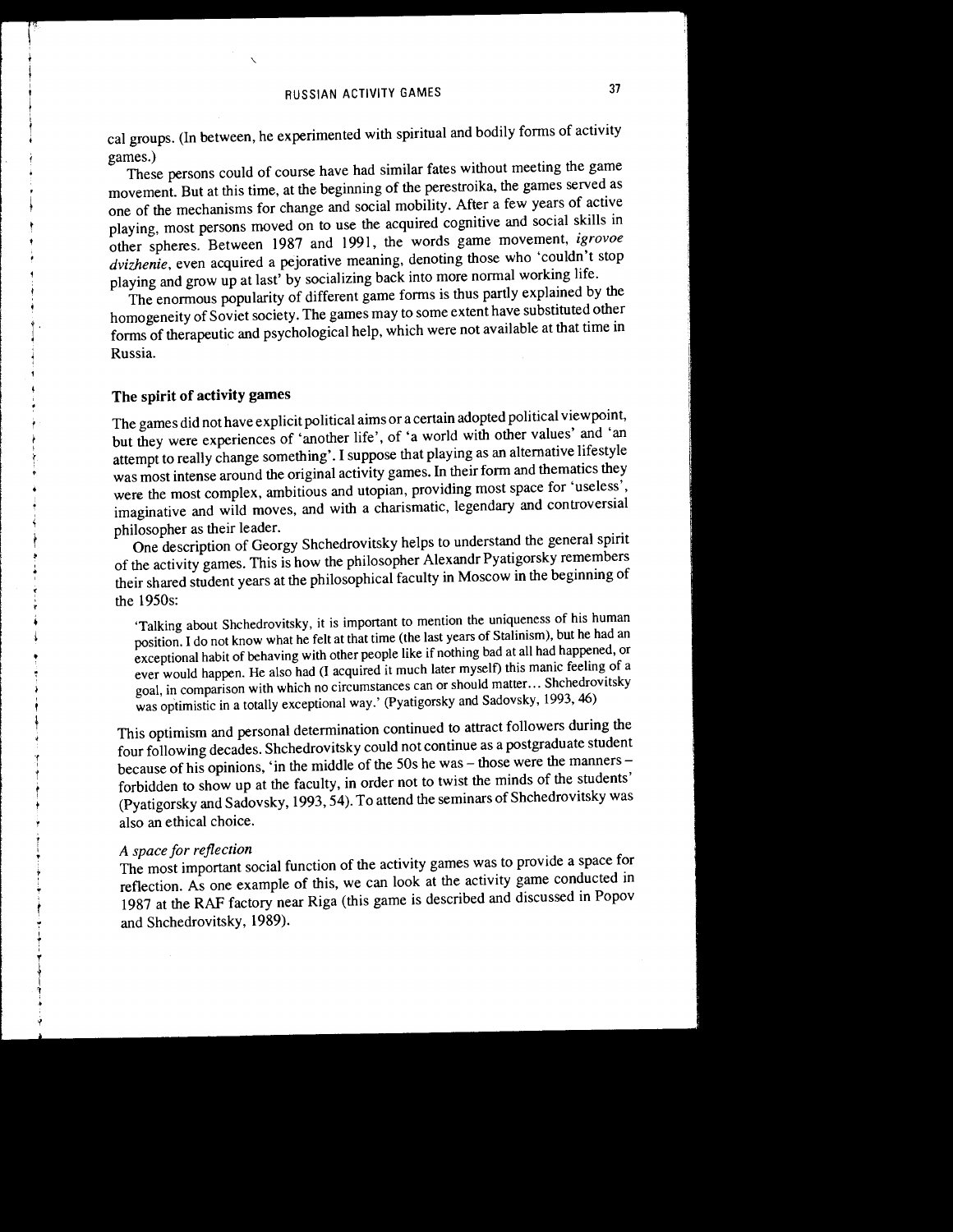In Latvia, the well-known RAF automobile factory was going to elect a new director. The first democratic elections were to be organized in the form of two activity games within six weeks: one on the choice of five candidates, another around the election of one of them as director. In 1987, the idea of reviving workers self-organization and democratic participation in the ruling of enterprises was a new and hot topic; the game got much publicity even before it began. The game organizers had invited potential directors and other experts from outside, which immediately aroused hostility among the factory's leadership and their own (and only) candidate. The stated aim of the game organizers was to create an open discussion of the professional qualities of the different candidates. This was a new thing in a situation where the participants did not initially believe there would be any real elections. Their distrust was proven the second day, when the factory direction made secret negotiations with ministers and party officials in Riga and Moscow on the subject that after the game would be over, the real director should be appointed by these instances (as it had always been done before) (Popov and Shchedrovitsky 1989, 38-42).

Politically, the game succeeded in actually organizing free elections with several serious candidates. But the main aim of the organizing team was to discuss the situation at the factory and the ways of developing more democratic forms of management. The first part of the game had three working groups: the candidates, the experts, and the factory workers. The conflicts that emerged between these groups during the game served as an example of the 'real-world' problems of cooperation and democratic decision-making. The participants formulated these conflicts into two problems: the problem of equal access to relevant knowledge, and the problem of how to establish spaces of free communication, new democratic fora, after the game.

This is one short example of how the activity games stimulated and structured reflection and critique of the reform process in Russia. In this space for reflection, individuals and groups formulated their personal attitudes and professional strategies for a society in transformation. In what ways and how well these strategies were afterwards implemented demands detailed and concrete study. Most of the big activity games have been documented and taped, which provides us with a huge amount of material for social and gaming research.

The activity games were part of the 'protest society' that in the 1980s formed the first elements of a post-Soviet civil society (Duka and Zdravomyslova 1992, 21). In several cases, the method of activity games proved not to be suited for a long-term and patient development of long-lived alternatives. Another major problem was the internal hierarchy, de facto structured around the worshipped leader. Both of these problems are typical also for other new autonomous movements in the, then, Soviet Union.

## THE ACTIVITY GAMES TODAY

The activity games movement began to decline at the beginning of the 1990s, when the social demand for general discussions and reorientation ceased. Due to the new economic constraints, it became more difficult to gather people from all around the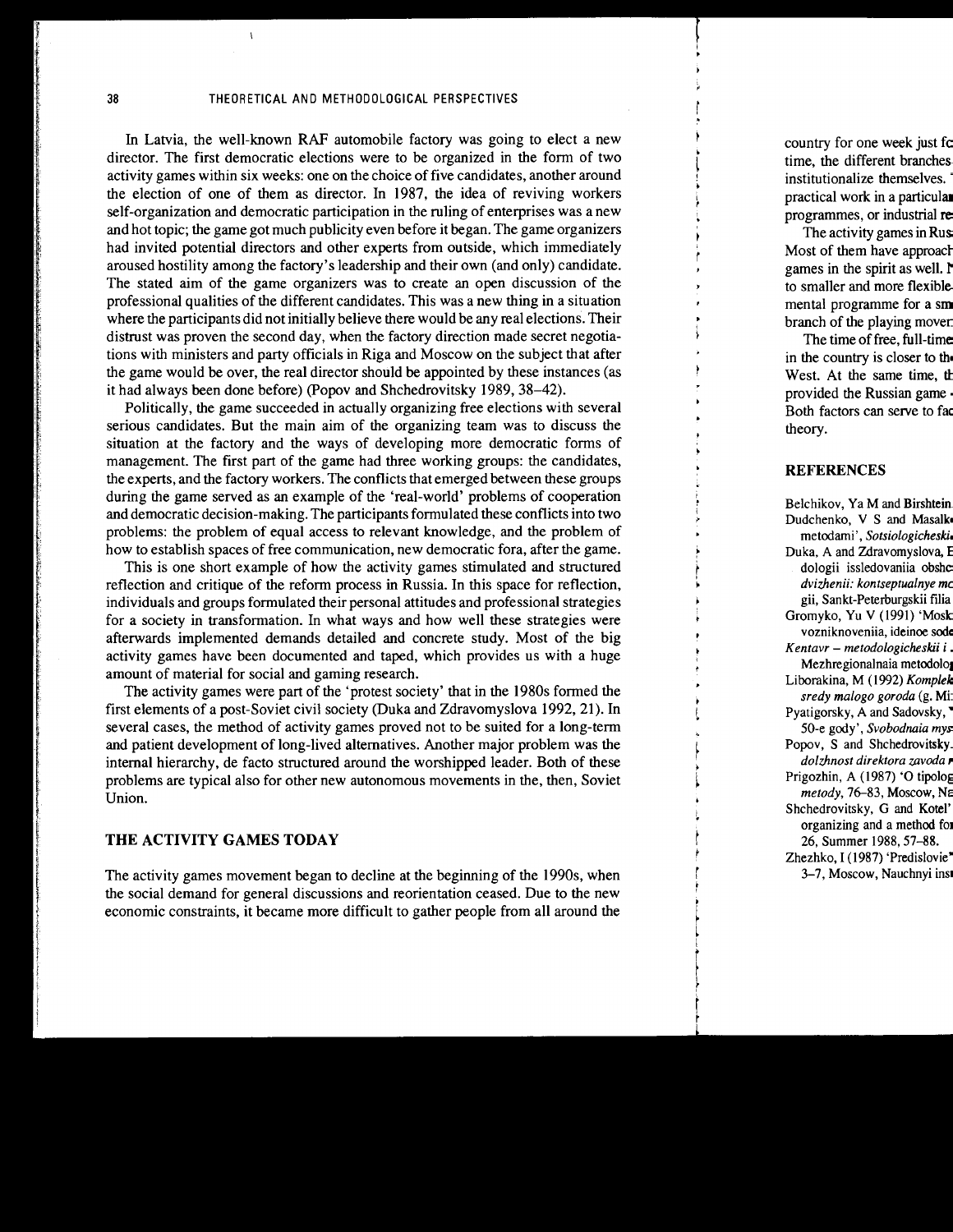country for one week just for the sake of reflecting one's activity. And for the first time, the different branches of the activity game's movement got a possibility to institutionalize themselves. The ones that survived this challenge concentrated on practical work in a particular sphere (like new school subjects in education, regional programmes, or industrial reorganization).

The activity games in Russia have today lost their encompassing thematical scope. Most of them have approached other kinds of more down-to-earth 'open' or action games in the spirit as well. Nowadays the techniques of activity games are adopted to smaller and more flexible forms (an impressive example is the regional developmental programme for a small Siberian town presented in Liborakina, 1992). One branch of the playing movement educates professional game organizers.

The time of free, full-time, devoted playing in Russia is over. The current situation in the country is closer to the conditions for organizing working place games in the West. At the same time, the large experience of organizing activity games has provided the Russian game community with specific tools and theoretical insights. Both factors can serve to facilitate an East-West exchange in game and simulation theory.

#### **REFERENCES**

Belchikov, YaM and Birshtein, M M (1989) *Delovye igry,* Riga, Avots.

- Dudchenko, V S and Masalkov, I K (1991) 'Reshenie regionalnykh problem igrovymi metodami', *Sotsiologicheskie issledovaniia,* 7, 85-91, Moscow, Nauka.
- Duka, A and Zdravomyslova, E (1992) 'Fazy razvitiia grazhdanskogo obshchestva (k metodologii issledovaniia obshchestvennykh dvizhenii)', in *Sotsiologiia obshchestvennykh*  dvizhenii: kontseptualnye modeli issledovaniia, 1989-1990, 6-13, RAN, Institut Sotsiologii, Sankt-Peterburgskii filial, Moscow.
- Gromyko, Yu V (1991) 'Moskovskaia metodologicheskaia shkola: sotsiokultumye usloviia vozniknoveniia, ideinoe soderzhanie, problemy razvitiia', *Voprosy Metodologii,* 4, 21-39.
- *Kentavr- metodologicheskii i igrotekhnicheskii almanakh, 1190, 1191, 2191,* 3/92, Moscow, Mezhregionalnaia metodologicheskaia assosiatsiia.
- Liborakina, M (1992) *Kompleksnoe issledovanie sotsio- kulturnoi i kulturno-obrazovatelnoi sredy malogo goroda* (g. Mimyi), Moscow/Mimyi, manuscript.
- Pyatigorsky, A and Sadovsky, V ( 1993) 'Kak my izuchali filosof yu. Moskovskii universitet, 50-e gody', *Svobodnaia mysl,* N.2, January.
- Popov, S and Shchedrovitsky, P (1989) *Konkurs Rukovoditelei. Vsesoiuznyi konkurs na dolzhnost direktora zavoda mikroavtobusov RAF: analiz sluchaiia,* Moscow, Prometei.
- Prigozhin, A (1987) '0 tipologii igr', in *Sotsialnoe proektirovanie v sfere kul'tury. lgrovye metody,* 76-83, Moscow, Nauchnyi institut kul'tury.
- Shchedrovitsky, G and Kotel'nikov, S (1988) An organization game as a new form of organizing and a method for developing collective thinking activity', *Soviet Psychology,*  26, Summer 1988, 57-88.
- Zhezhko, I (1987) 'Predislovie', in *Sotsialnoe proektirovanie v sfere kultury. I grovye metody*, 3-7, Moscow, Nauchnyi institut kultury.